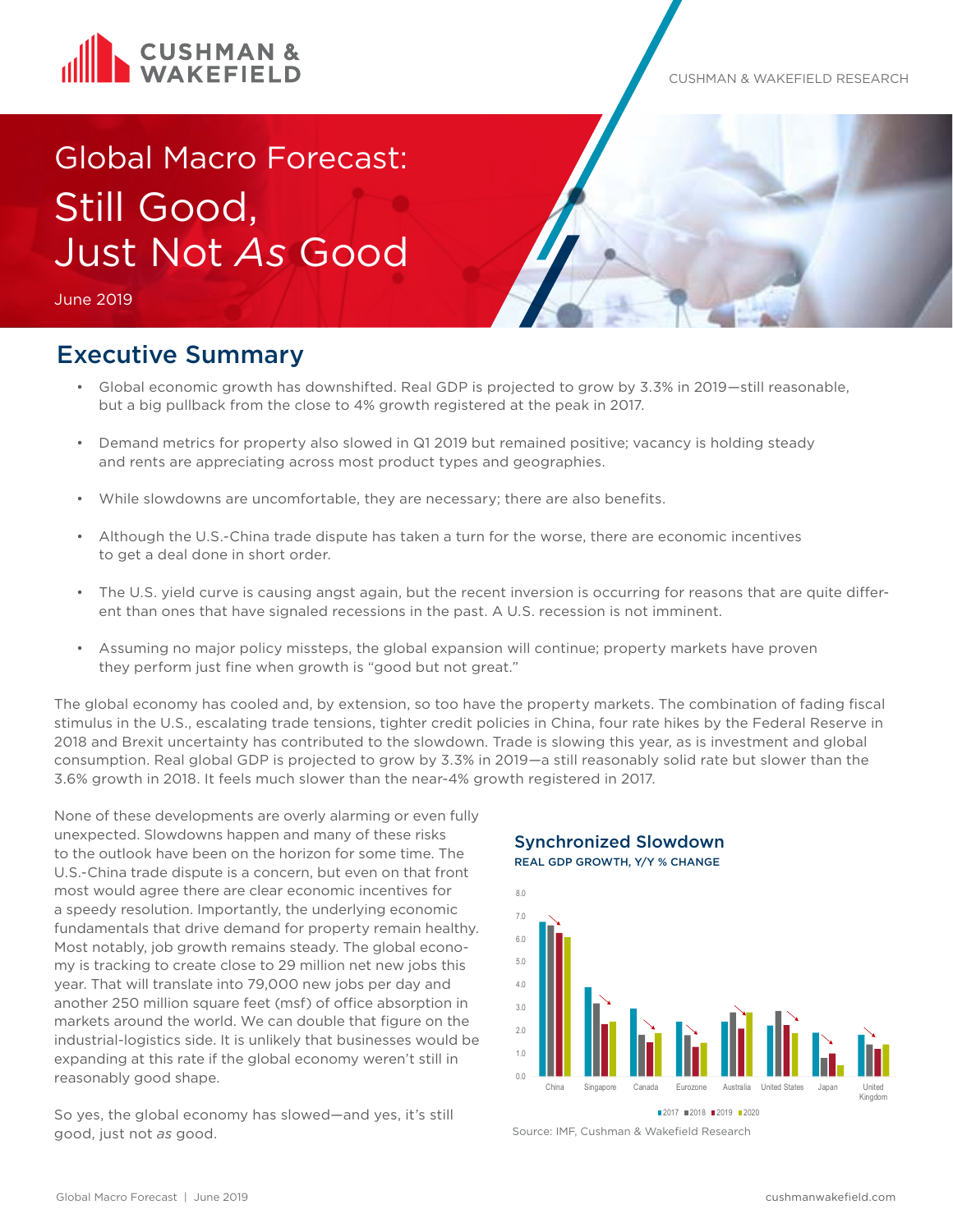

CUSHMAN & WAKEFIELD RESEARCH

# Global Macro Forecast

June 2019

### Leasing Fundamentals Holding Up Well

The globe's property markets got off to a slow start this year, which isn't unusual. Given seasonality—cold winter weather in some parts of the world which delays delivery of some projects and slows tenant ability to take occupancy—along with financial planning cycles, and the Chinese New Year, the first quarter of any year tends to be the weakest in terms of demand for space. Markets around the globe absorbed 43 msf of office space in the first three months of 2019, down 17% from a year ago but more than in a typical first quarter in this cycle.



#### First Quarter Always the Weakest AVERAGE OFFICE ABSORPTION BY QUARTER SINCE 2010

#### Global Office Vacancy Tight



Source: Cushman & Wakefield Research

Source: Cushman & Wakefield Research

Of the 190 global markets tracked by Cushman & Wakefield, nearly three quarters (74%) reported they were still absorbing office space as of Q1 2019. Demand for office space was strong enough to keep pace with new construction, keeping global vacancy firm at 11.3%. This is the lowest that global vacancy has been at any point in the current cycle. The tightness of the overall global market is reflected in rents which have risen 3.1% year-over-year, an acceleration from the 2.5% increase registered in Q1 2018. All in all, the global office sector remains healthy and continues to grow.

Likewise, global demand for the industrial logistics sector also throttled back in Q1 2019. Markets absorbed 102 msf of industrial-logistics space, down 31% from the same quarter a year ago. Nevertheless, industrial occupancy rates remain either at or near record highs in most tier 1 and tier 2 cities around the world. The key engines that drive demand for industrial-logistics space remain firmly intact. Namely, eCommerce continues to thrive and consumers continue to spend; the bulk of this consumer demand is captured by the industrial sector in the form of storage and distribution. In the U.S., internet sales were up another 12% in Q1 2019 versus a year ago. eCommerce currently accounts for 10.2% of total retail sales. Consumer spending also remains solid around the world: retail sales were up around 3% globally from a year ago and even higher in certain markets (e.g., closer to 7% in China and India).

#### Industrial-Logistics Vacancy Is Tight VACANCY ACROSS SELECT GLOBAL CITIES



Source: Cushman & Wakefield Research. \*Historical Vacancy for Americas & EMEA represents the 20-Year Average 1998-2018.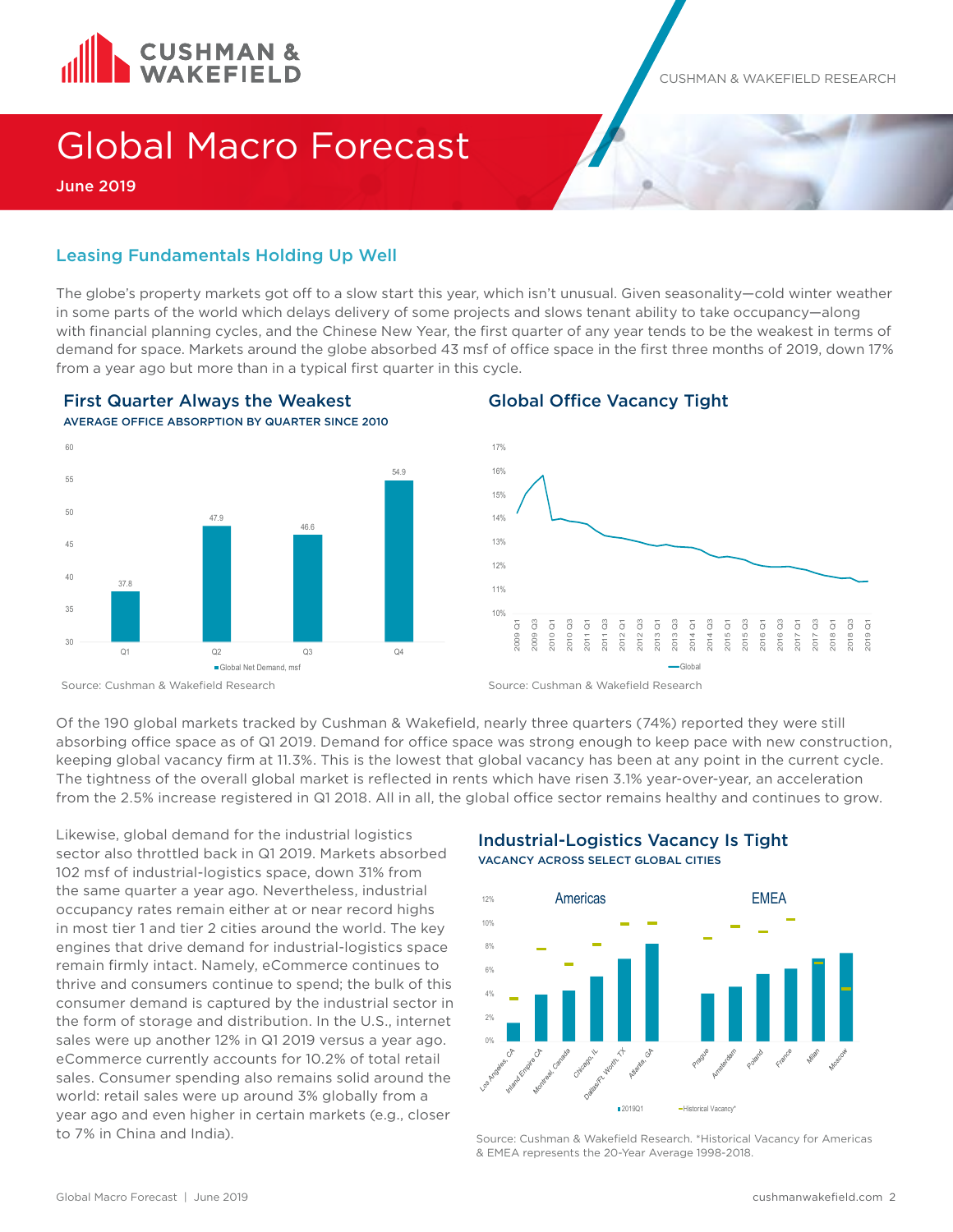

Despite the economic headwinds, consumer demand and spending have remained relatively resilient. These are key ingredients for the continued health of global property markets going forward.

#### U.S.-China Trade War Heats Up

Trade tensions are flaring up again. Towards the end of April this year, the U.S. and China appeared to be nearing a truce on trade. Then, things suddenly took a turn for the worse. On May 10, 2019 issues over the negotiations prompted the U.S. to increase tariffs from 10% to 25% on \$200 billion worth of Chinese imported goods; it also threatened to slap additional tariffs on all trade with China. China responded with threats of its own, increasing tariff rates on roughly \$60 billion worth of U.S. goods—to go into effect on June 1st.

Thus far, the global economy has navigated the ongoing trade skirmish reasonably well. But rough waters are beginning to form. Business leaders are clearly unnerved by the trade war. Each time negotiations take a step backwards, business sentiment plunges. According to a weekly survey conducted by Moody's Analytics, global business confidence plummeted in March of this year to its lowest level since the period right before the financial crisis of 2008 and 2009. Confidence is particularly dismal in export-oriented economies: Germany, Canada, Singapore and South Korea have all seen business sentiment plunge in recent months.

#### Global Confidence Down Sharply



Source: Moody's Analytics, Cushman & Wakefield Research

#### Property Fundamentals Resilent, So Far



Source: Moody's Analytics, Cushman & Wakefield Research

Global equity markets are equally rattled. It is no coincidence that when President Trump tweeted his intention to raise tariffs on China on May 5, 2019, global equity markets tumbled. As of May 28, the largest declines occurred in the DOW (-4%), the Shanghai (-5%) and Hang Seng (-9%). If the sell-off continues, this will inevitably impact the property markets through confidence and wealth effect channels. Every \$1 decline in stock wealth typically causes consumer spending to decline by an estimated three-to-six cents. The negative impact is not instantaneous though. Any stock market decline would need to be sustained, and if it were, consumer spending would eventually decline as households see their "paper-wealth" evaporate. Combined with reduced appetite by businesses to invest, labor markets would inevitably be impacted and thus demand for commercial real estate (CRE) would be negatively impacted.

Global trade flows are also being affected. Since the U.S.-China bilateral trade relationship is the largest in the world trade between the two countries total approximately \$700 billion worth of goods per annum—the dispute is having a ripple effect on trade flows in nearly every country. World export volumes have gone flat this year, a significant come down from the near-5% growth averaged the last two years. In 2018, despite the trade threats, the exchange of goods between the U.S. and China continued to grow, partly to get ahead of the implementation of the tariffs. In fact, trade between the two countries increased by 4.6% last year. Thus far in 2019, as the tariffs take hold, the U.S. and China are buying far less from each other. U.S. imports of Chinese goods in March 2019 were down 18.5% from a year ago and Chinese imports of U.S. goods were down 16% over the same timeframe.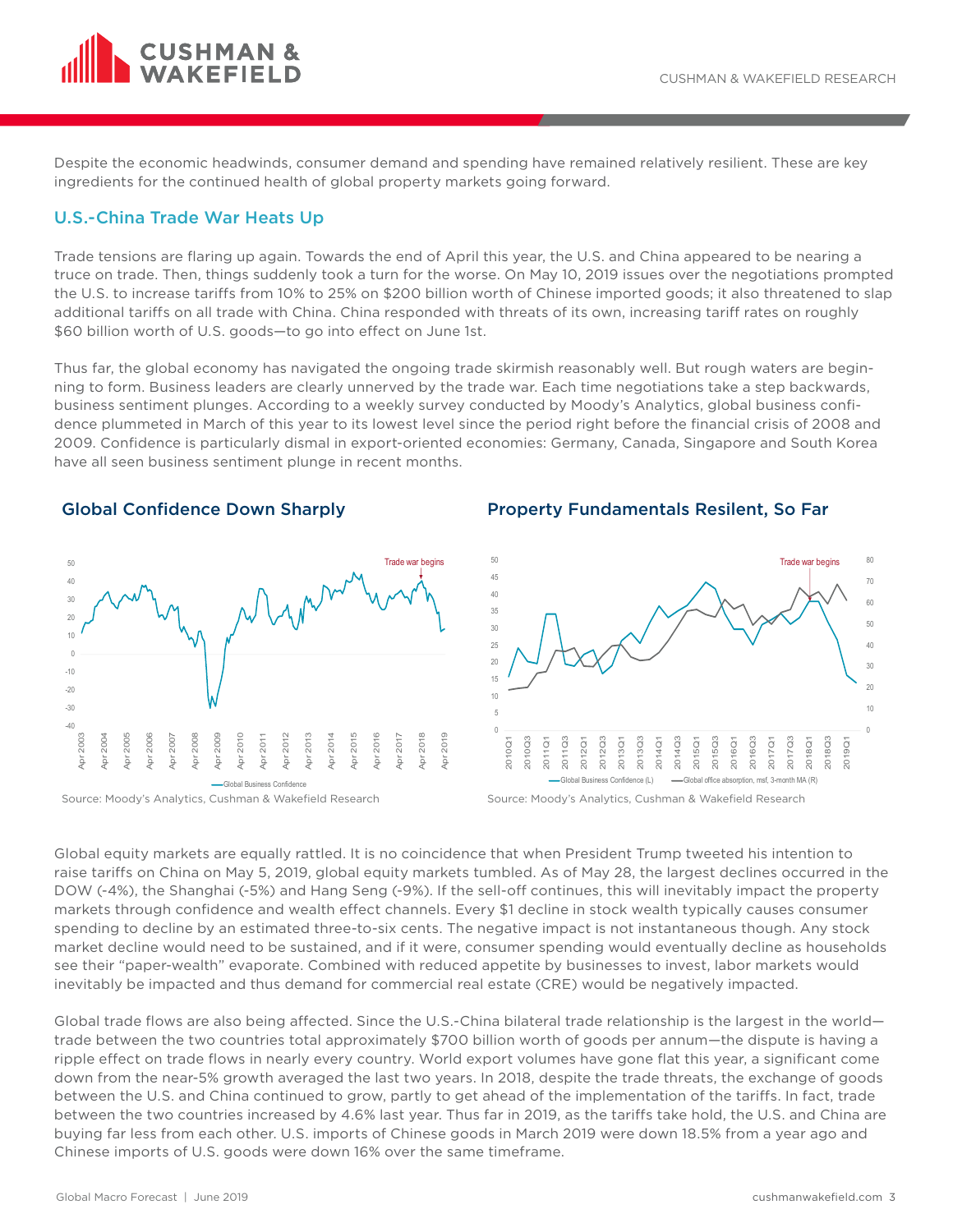

There has been no clear evidence that the property market fundamentals have been adversely impacted by the trade wars—at least not yet. Admittedly, it is difficult to measure the impact. U.S. industrial-logistics absorption was down sharply in Q1 2019, 59% lower than Q1 2018. It is possible that the trade dispute is causing disruptions to supply chains which are causing demand for industrial space to slow. Another possibility is companies may have overstocked prior to the implementation of tariffs in 2018. Seasonality, a general slowing in the global economy and lagging supply may also have been the main culprits. There are also anecdotal reports in the U.S. that construction costs for steel, aluminum, cabinetry, flooring, etc., are being driven up as China is "taken out" as a supplier. But the hard data does not support these observations. The producer price index for steel and aluminum show that so far in 2019 prices are down from a year ago. In mainland China, office absorption declined to a 4-year low in Q1 2019. But remember that the first quarter also coincides with the Chinese New Year which usually depresses first-quarter activity. Although it is challenging to parse out the impact, it is not difficult to conclude that the longer the trade war drags out the more disruptive it will be.









Our baseline assumption is that a U.S.-China trade agreement will be reached in the second half of 2019. Some of the thornier issues—ones related to intellectual property and technology transfers—may be kicked down the road, but at least a symbolic agreement or temporary halt is more likely than not. The benefits of a graceful resolution versus the alternative creates a strong economic incentive to get a deal done. A trade agreement would quickly restore consumer and business sentiment in both the U.S. and China and would likely lift global equity markets. These would boost economic activity—spending and investment—and most sectors, including CRE, would benefit.

## An Uneven World

Unlike the last two years during which economic activity was accelerating in almost every region of the world, growth has become less synchronized. The property markets too, have decoupled, creating a mix of hot and cold trends, and everything in between.

In the U.S., growth remains solid if not robust. Real GDP in Q1 2019 surprised many, coming in at 3.1%; this was the same quarter that featured the longest government shutdown on record. As the tax cut stimulus effects fade, however, growth rates are expected to moderate over the course of the year. Still, most forecasters continue to peg GDP growth rates in the 2-to-2.5% range for 2019. The U.S. economy also got a lift from the Federal Reserve's Federal Open Market Committee (FOMC) which took a pause in its interest rates hikes and has signaled it is unlikely to raise rates again this year. In fact, rather than a rate increase, the fed funds futures market now, as of this writing in early-June, sees a 95% implied likelihood of a rate cut to occur in 2019. The U.S. labor markets continue to perform well, averaging 164,000 net new jobs per month so far in 2019 (through May). While down from last year's 229,000 figure over the timeframe, this is still solid and anticipated. Job growth will moderate given the tightness of the market. Unemployment is currently at a 49-year low of 3.6% and initial unemployment insurance claims—a leading indicator—as a share of the working-age population has never been lower.

Source: Cushman & Wakefield Research

Source: Cushman & Wakefield Research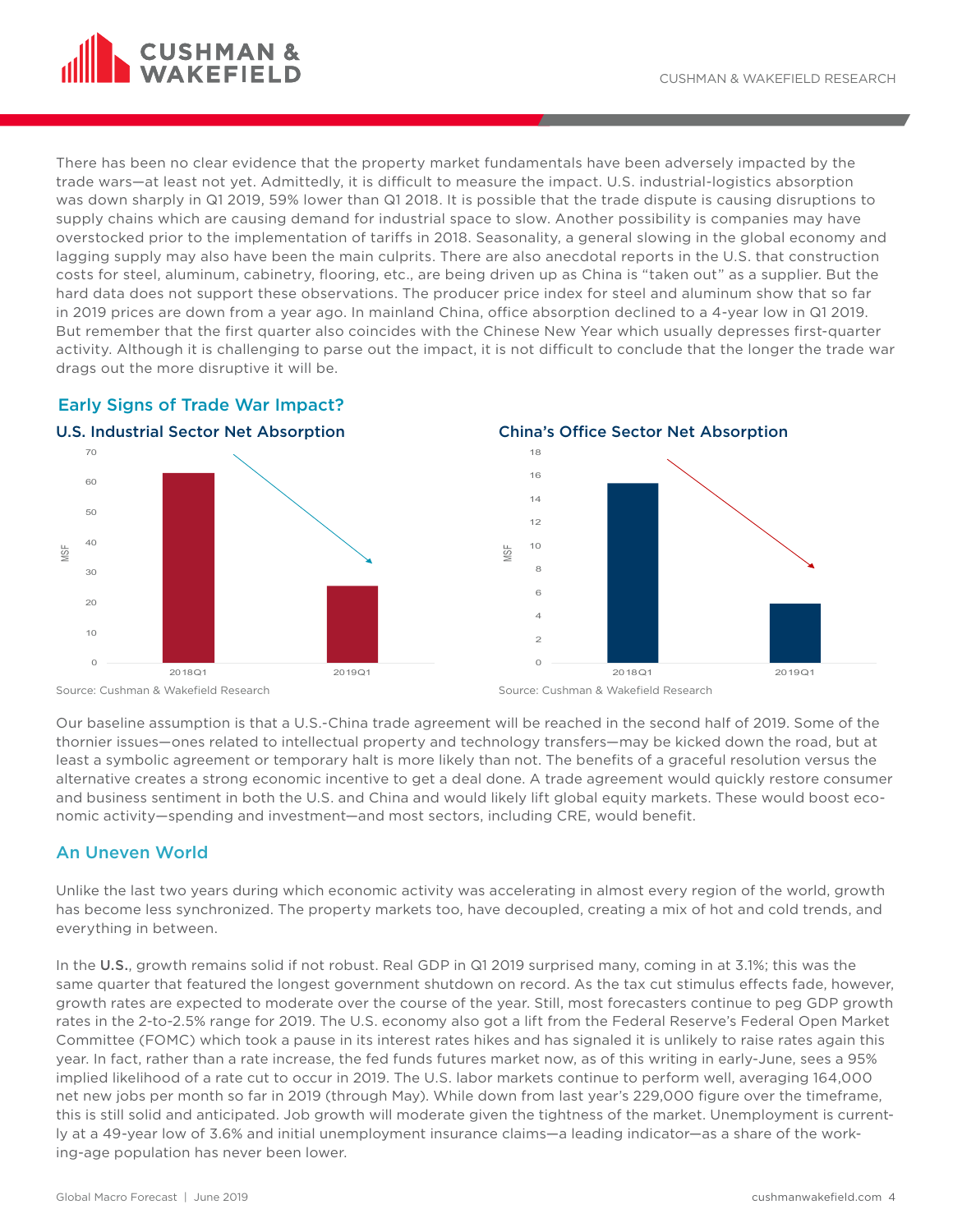

#### Low Unemployment = Stable Occupancy UNITED STATES



Source: BLS, Cushman & Wakefield Research

Beyond 2019, the outlook for the U.S. gets murkier. With the tax cut and government spending stimulus largely exhausted at that point and with U.S. elections in November of 2020, growth is expected to slow to around 1.5-2%. While that is slower, such economic growth should be sufficient to support continued job growth and consumption, particularly as wage growth firms above 3%. Demand for office space should keep pace with new construction, keeping occupancy firm near 87% through 2020.

Canada's economy is also holding up extremely well given what is being thrown at it. The U.S.-Mexico-Canada Agreement (USMCA) is now facing political pressures and the probability of it being ratified have come down. Still, the Canadian economy motors on. Real GDP is set to grow 1.7% in the first quarter of 2019 although a more moderate pace of 1.1% is expected for the year. Despite that, Canada's labor

markets have taken off as of late. In Q1 2019 the Canadian economy created 133,000 net new jobs—the strongest pace since 2012. This was in addition to 100,000 new jobs created during the fourth quarter of 2018. Canadian property markets are also powering forward, absorbing 1.3 msf of office space in Q1 2019—a level four times stronger than a year ago. Industrial-logistics demand continues strong.

The eurozone's economy is more of a mixed bag. On the one hand, the hard data actually still look pretty decent. The eurozone economy did slow in Q1 2019—not surprising given that the region was plagued by the looming "no deal" Brexit scenario for most of the quarter. Still, real GDP surprised on the upside, growing an annualized rate of 1.2%—not great, but also not terrible, especially since Italy fell into a technical recession in the final quarter of 2018 and Germany just barely avoided one. GDP growth in the United Kingdom was also lackluster but the 1.5% real GDP growth rate can be considered "just fine." European consumers are carrying most of the load. Eurozone retail sales are tracking to be up almost 3% in Q1 2019 compared to a year ago, over 5% in the U.K. and up over 8% in some spots such as Ireland and Slovenia. The eurozone's labor markets also continue perform extremely well. The harmonized unemployment rate defined as people of working age who are without work, are available for work and have taken specific steps to find work—declined from 7.8% in February to 7.7% in March. Real wage growth accelerated at its strongest rate of growth in the current cycle. The eurozone also continues to churn out new jobs at a solid pace of 2 million per year.



Source: Oxford Economics, Cushman & Wakefield Research

Europe Keeps Cranking Out Jobs

On the other hand, the soft data point to an economy that is weak and about to get weaker. Eurozone business and consumer confidence are both down sharply. It's even worse in the U.K.: consumer sentiment in Britain hit a 5-year low in March. As of April, the eurozone's Manufacturing PMI indexes have also dropped below 50 in most EU countries indicating weakness and likely reflecting the trade woes. It is also notable that 10 year government bond yields have turned negative in Germany and Switzerland and are generally lower across all of Europe—a development which often signals economic weakness. Downside Brexit scenarios seem never-ending and are unlikely to go away anytime soon. Theresa May's long heralded decision to step down has finally been made signaling a race amongst Conservative Members of Parliament (MPs) to take up the mantle. It is unclear whether this makes a hard Brexit more or less likely. More than half the MPs have stated they will push a no deal agenda and leave on October 31—the next deadline. Given the growing list of downside risks, the European Central Bank announced in March of this year that it will inject more stimulus into the economy after ceasing quantitative easing (QE) in December of 2018.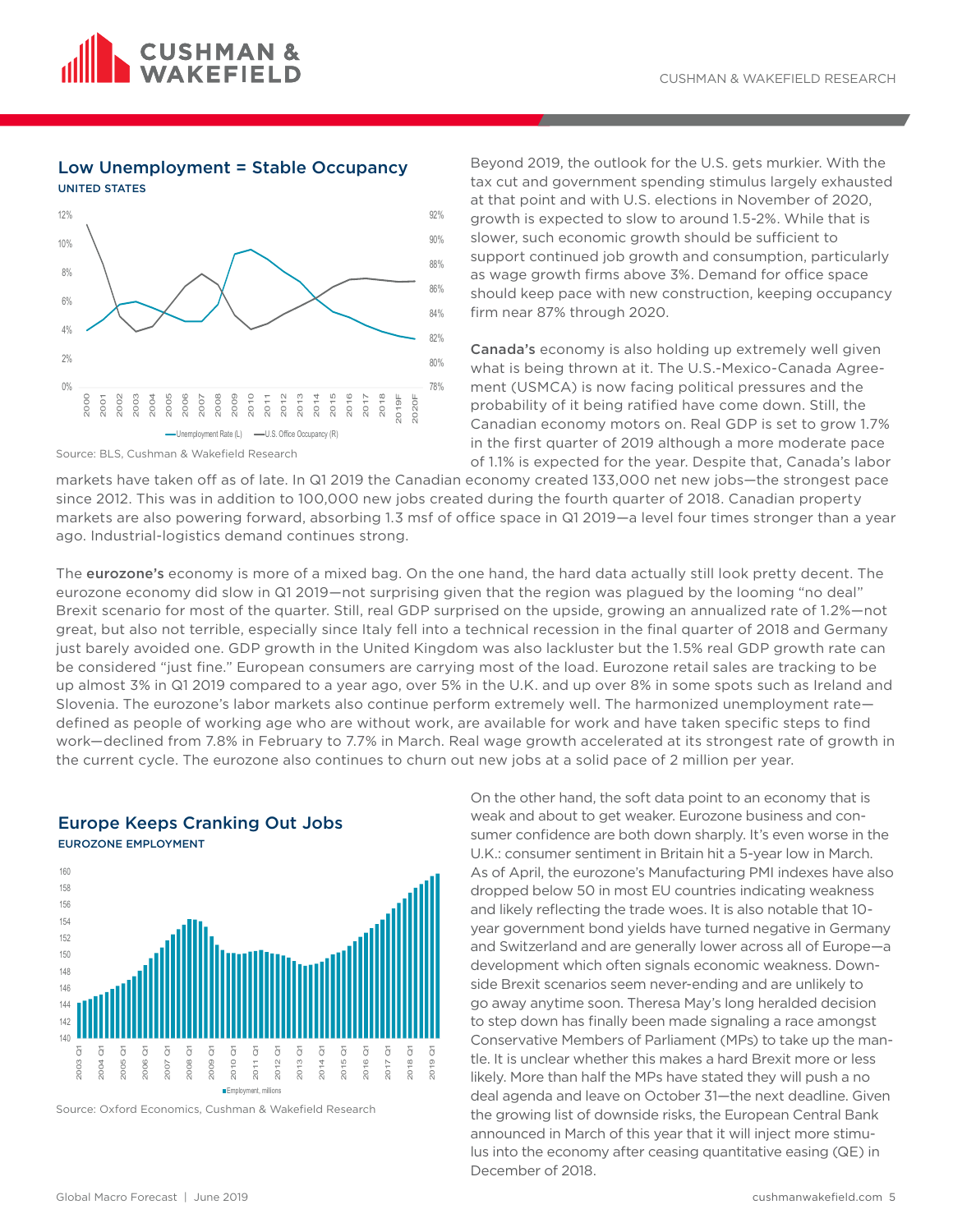

# Powering Through Brexit

TOP 10 OFFICE ABSORPTION LEADERS IN Q1 2019



Despite all these headwinds, Europe's property market fundamentals continue to demonstrate resiliency. The eurozone absorbed 12.8 msf of office space during Q1 2019 and vacancy tightened another 30 basis points (bps) from the prior period to 6.8%. Amid the uncertainty of the Brexit implementation, Europe still has the most occupied office sector in the world. It is notable—and perhaps telling—that businesses continue to gobble up office space in London. In Q1 2019, Central London absorbed 1.3 msf of office space besting every single office market in the U.S. for the quarter and ranking 8th in the world.

When forecasting Europe's economic trajectory, the temptation is to overshoot to the downside. Europe still has much to work through including damaged business and consumer confidence, elevated sovereign debt spreads and fiscal challenges in Italy, as well as a wide range of Brexit scenarios that are still in play. However, Europe has been powering through similar headwinds for years now. Real GDP will grow by 1.3% in 2019, according to the IMF, and will pick up in 2020 as the central bank's stimulus kicks in.

In Asia Pacific, economic growth has also slowed. This partly linked to China's effort to rein in credit last year-the effects of which carried into 2019—and to the trade dispute which has caused external demand to soften. That said, the current rate of growth in Asia Pacific would be considered dynamite growth for any other region. Real GDP in Asia Pacific is forecast to grow in the neighborhood of 4.5% in 2019—nearly 200 basis points (bps) faster than any other region. Moreover, despite the downshift from 5% growth in 2017, the region continues to lead the world in office space absorption. In the first quarter of 2019, eight of the top 20 markets in the world in terms of net demand for office space were in Asia Pacific, with particular strength in India. Bengaluru and Hyderabad led the world in office space absorption in Q1 2019.

As China goes, so goes the rest of Asia Pacific. China accounts for nearly 50% of Asia Pacific's GDP and most countries in the region have significant trade links with mainland China. In Japan, for example, nearly 20% of all exports are to China. South Korea, Australia, Vietnam—several other Asia Pacific nations—also send well over 20% of their exports to China.



Source: Oxford Economics, CIA World Factbook



Source: Oxford Economics, Cushman & Wakefield Research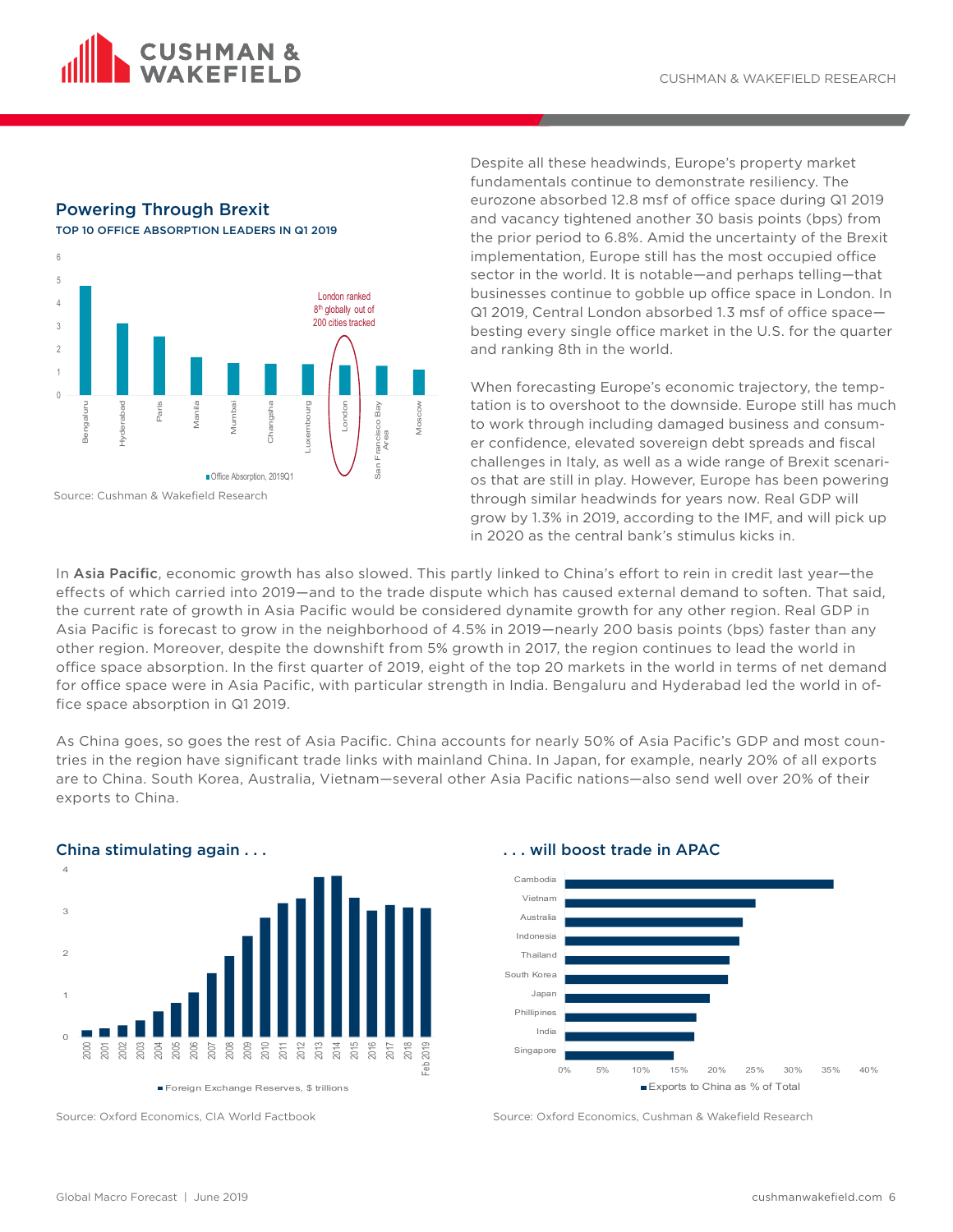

China also plays a central role in the region's supply chains; it is the final stop in assembly on numerous products such as mobile phones, steel and auto production. In response to the trade dispute, China has launched a number of pro-growth stimulus measures. The People's Bank of China lowered reserve requirement ratios on banks to boost lending, and the government cut taxes while increasing spending on infrastructure and other projects. Remember that China implemented similar pro-growth measures in early 2016 which proved very effective: China's GDP growth quickly re-accelerated and growth in its imports of goods and services from neighbors in Asia Pacific increased approximately 3% in 2016 to 8% the following year. Given that China's GDP growth surprised on the upside in Q1 2019 registering 6.4%—it would appear that once again these stimulus measures are working their magic.

## Benefits of the Global Slowdown

Slowing growth is not unusual, nor is it necessarily undesirable. Several major economies have experienced a slowdown at various points in the current cycle—those of Canada, China, Germany, Japan and the U.K.—and none of them have fallen into a recession. In fact, most of these slower periods of growth were followed by robust rebounds. For example, from mid-2014 through late 2015, oil oversupply and fears of an impending economic slowdown in China battered world commodity prices and parts of the globe (Brazil, Russia) fell into recession. Other commodity exporting countries—such as Canada—were luckier. In Canada real GDP growth slowed to just 0.7% in 2015 before gaining steam as the world economy stabilized. Its economy grew by 3.0% in 2017 before moderating yet again.

Even the phrase "global slowdown" is a bit overdone since it mainly refers to the fact that global real GDP growth likely peaked in 2017 and is now moderating. Regardless of trade tensions, Brexit or other developments, some type of slowdown is inevitably going to occur. It could also be argued that these types of occasional pullbacks and mini-corrections are key ingredients in sustaining the expansion and ensuring certain sectors of the economy don't overheat. This was part of the FOMC's rationale when it opted to raise interest rates four times in 2018: to get ahead of asset markets—i.e., stocks, real estate, bonds—that were at the cusp of overheating.

While the bulk of economic analysis has focused on the slowdown itself, very little analysis has been on the benefits of a slowdown—and there are many. For example, slowing global growth has helped keep oil and gas prices more affordable. The price of Brent crude was \$75 per barrel in mid-2018 and was poised to go higher. Since the recent



#### Benefits of Slowdown: Low Interest Rates

Source: Real Capital Analytics, Cushman & Wakefield Research. \*To represent "global", we average 10-yr government bond yields of the U.S., Eurozone, Australia, China, Japan, Singapore

slowdown, Brent crude has declined to \$64 per barrel as of May. Lower gas prices are creating a significant tailwind for many global businesses, consumers and countries that are net importers of crude oil or its byproducts. The slower global growth has also taken much of the pressure off inflation and, therefore, long-term interest rates. 10-year government bond yields are 50 bps lower on average than they were just one year ago. While 10-year bond rates in the eurozone and the U.K. are down about 40 bps (on average) between May 2018 and May 2019 (i.e., to date), in the U.S. and Canada they are down 60-70 bps over the same period. In certain countries, such as Australia and South Korea, long-term yields have compressed by 120 and 80 bps, respectively. German 10-year bund rates have declined by more than 65 bps; Germany and several other countries, continue to see negative yields on their sovereign debt. The fall in interest rates has concomitantly taken pressure off cap rates as well as created more attractive debt options for investors.